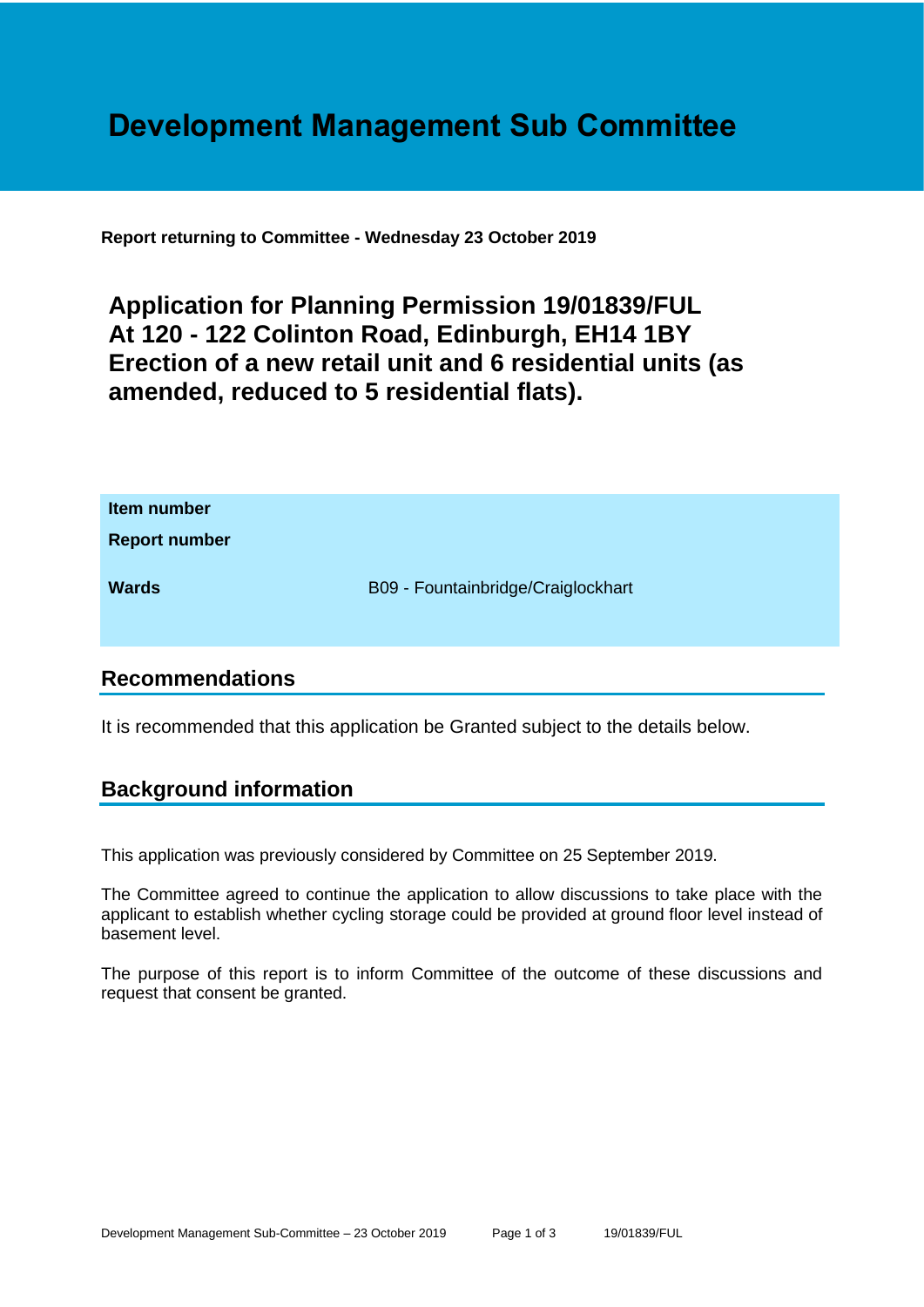## **Main report**

There are only two potential locations for ground floor cycle storage. These are as follows:-

#### Part of the retail unit

The applicant is at an advanced stage of negotiations with a retail operator to purchase the retail unit. The floor area of the ground floor retail space is set at the absolute minimum requirement for viability, and any reduction in the floor area would make the proposals unworkable.

#### Part of the bin storage area

The bin store provision at the side of the retail unit is based on the minimum requirements from the Council's Waste Services and the private refuse collector for the retail units. The open access deck forming the route to and from the bin store is also at the minimum width set out by the Council's Waste Services.

For the reasons above there is no opportunity to move the cycle store from basement to ground level for easier access. However, the applicant is intending to enter into an access agreement with the developers of the adjacent land to the north of the site. This will allow any future occupiers of this smaller development to take access to the cycle store at basement level through the amenity ground of the larger adjacent residential development.

#### **Conclusion**

There is no opportunity to move the cycle store from basement level to ground level. It is recommended that Committee grants the application as stated in the original committee report. If an access agreement is concluded between the developers of both sites then any future occupier of this proposed development will be able to take access to the cycle store through the future adjacent development. Alternatively, cycle owners can either carry their bikes down to the basement storage or up to their individual flats.

#### **Links**

| Policies and guidance for | LDPP, LDES01, LDES03, LDES04, LDES05,       |
|---------------------------|---------------------------------------------|
| this application          | LHOU01, LTRA02, LTRA03, LRET05, LEN22, NSG, |
|                           | NSGD02.                                     |

A copy of the original Committee report can be found in the list of documents at

[https://citydev-portal.edinburgh.gov.uk/idoxpa](https://citydev-portal.edinburgh.gov.uk/idoxpa-web/applicationDetails.do?activeTab=documents&keyVal=PPULIHEWL1G00)[web/applicationDetails.do?activeTab=documents&keyVal=PPULIHEWL1G00](https://citydev-portal.edinburgh.gov.uk/idoxpa-web/applicationDetails.do?activeTab=documents&keyVal=PPULIHEWL1G00)

Or [Council Papers online](http://www.edinburgh.gov.uk/cpol)

**David R. Leslie** Chief Planning Officer PLACE